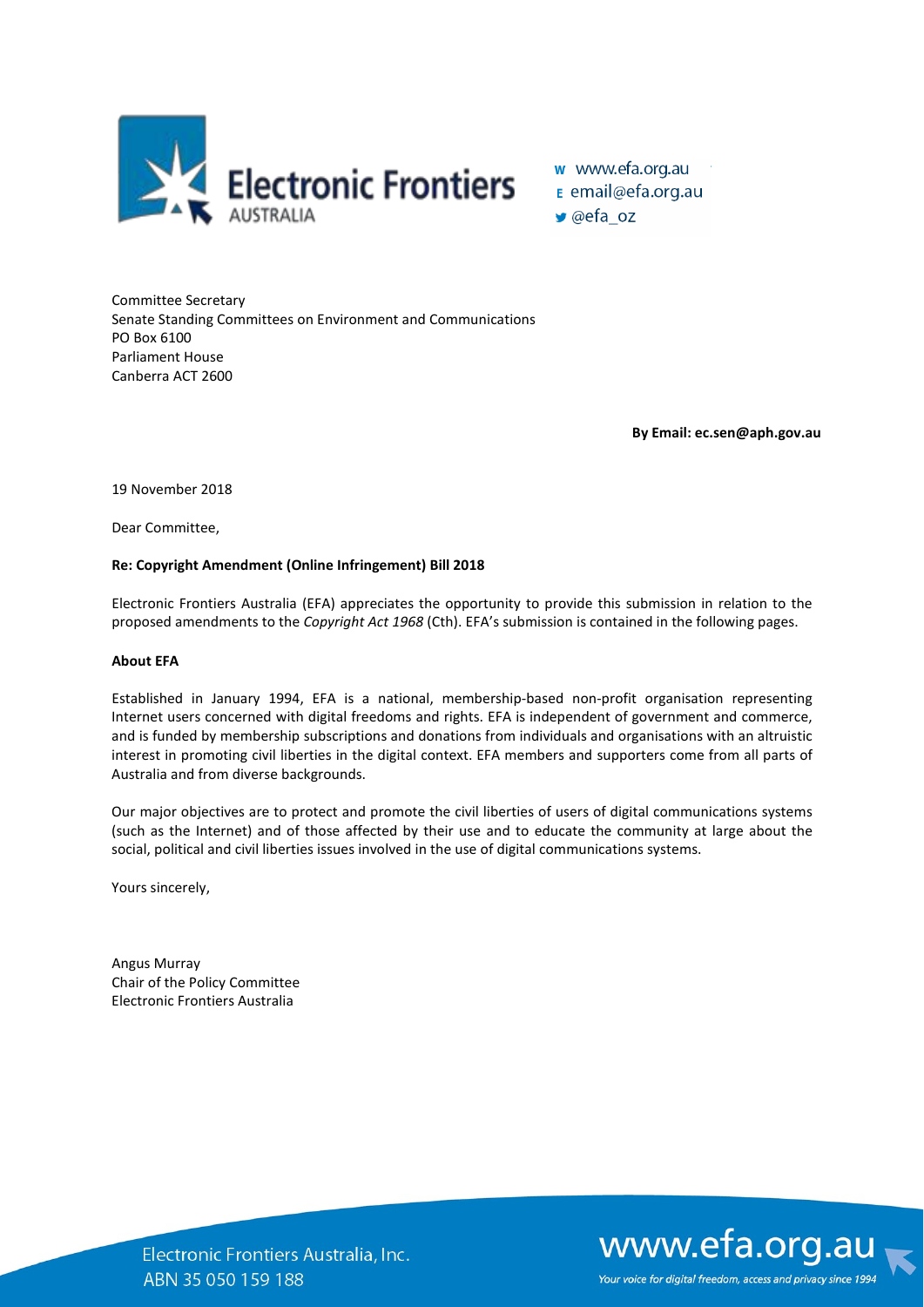## **Introduction**

We thank the Senate Standing Committees on Environment and Communications for the opportunity to provide submissions in relation to the *Copyright Amendment (Online Infringement) Bill 2018* ("**the Bill**").

In 2015, EFA noted that the core issue relating to copyright infringement is fair price and accessibility. Since then, while some progress has been made, there is a large volume of copyright material which is advertised to Australians despite not being commercially available to them in any form or at any price.

We repeat our 2015 recommendation that the abovementioned issue should be addressed as a matter of priority, and that any efforts invested by rightsholders into enforcement, litigation or lobbying should be matched or exceeded by efforts to innovate and overcome accessibility issues.

We have **attached** a copy of our submission to the Senate Legal and Constitutional Affairs Committee dated 23 March 2015 ("**our 2015 Submission**") for the Committee's reference.

We repeat our 2015 Submission and provide our further submissions in relation to the Bill below.

## **Submissions**

EFA does not support the modification of the "primary purpose" test to include "primary effect" for the reasons outlined in our 2015 Submission. It is our concern that "lowering the bar" of the threshold for website blocking will have broad unintended consequences.

In this regard, we support the comments made by Nicholas J in the recent decision of *Television Broadcasts Limited v Telstra Corporation Limited* wherein his Honour held that:

*"The Court must also be satisfied that the primary purpose of the online location is to either infringe copyright, or facilitate the infringement of copyright generally. This is an intentionally high threshold for the copyright owner to meet as a safeguard against any potential abuse. For example, the 'primary purpose' test would prevent an injunction to disable access to an art gallery website operated outside of Australia that may contain an unauthorised photograph. Thus, a website such as www.youtube.com or www.blogger.com would not prima facie satisfy the test as being an online location that infringes or facilitates infringement of copyright. Technology and technological change is not to be chilled or targeted by this amendment*"[1](#page-1-0) .

In this context, it is our submission that the threshold of "primary purpose" ought not be altered (notwithstanding our 2015 Submission).

Furthermore, it is EFA's position that Australia ought to introduce a broad flexible fair use exception to bring Australia's Copyright Act into line with current societal practice and expectations and introduce essential flexibility into the law. It will provide resolutions for the shortcomings of the current fair dealing system and will ensure that the law enables, and is able to adapt to, innovations in technology, service provision, artistic practice, consumer behaviour and political speech. This recommendation has previously been made by the Australian Law Reform Commission<sup>[2](#page-1-1)</sup> and the Productivity Commission<sup>[3](#page-1-2)</sup>.

www.efa.org.au Your voice for digital freedom, access and privacy since 1994

<span id="page-1-0"></span><sup>&</sup>lt;sup>1</sup> Television Broadcasts Limited v Telstra Corporation Limited [2018] FCA 1434 at [38] per Nicholas J.

<span id="page-1-2"></span><span id="page-1-1"></span><sup>&</sup>lt;sup>2</sup> Australian Law Reform Commission, *Copyright and the Digital Economy* ALRC Report 122 (2013).<br><sup>3</sup> Productivity Commission, *Intellectual Property Arrangements* Report No. 78 (23 September 2016